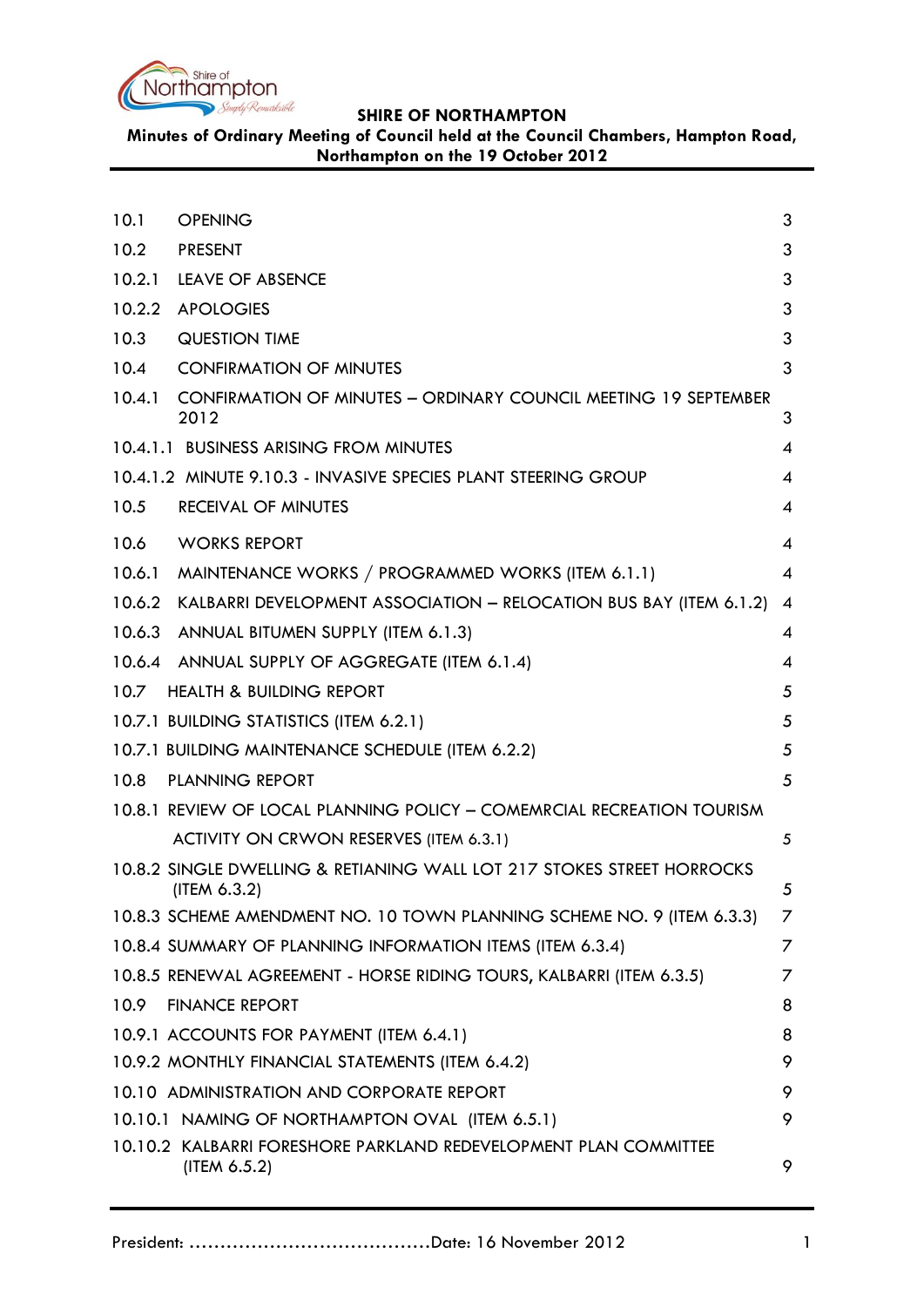

**Minutes of Ordinary Meeting of Council held at the Council Chambers, Hampton Road, Northampton on the 19 October 2012**

| 10.10.3 HORROCKS BEACH FORESHORE RESTORATION PLAN (ITEM 6.5.3)            | 9               |
|---------------------------------------------------------------------------|-----------------|
| 10.10.4 LOCAL EMERGENCY MANAGEMENT PLAN (ITEM 6.5.4)                      | 10 <sup>°</sup> |
| 10.10.5 PROPOSED AGED CARE UNITS & HOSPICE (ITEM 6.5.5)                   | 10 <sup>°</sup> |
| 10.10.6 WINDING UP OF BINNU LCDC (ITEM 6.5.6)                             | 10 <sup>°</sup> |
| 10.10.7 REGIONAL ROAD GROUP & BLACK SPOT FUNDING (ITEM 6.5.7)             | 10              |
| 10.10.8 PROPOSED STREET LIGHT - THIRD AVE, NORTHAMPTON (ITEM 6.5.8)       | 11              |
| 10.10.9 TENDER REGULATIONS FOR BITUMEN & AGGREGATE PURCHASES (ITEM 6.5.9) | 11              |
| 10.11 PRESIDENTS REPORT                                                   | 11              |
| 10.12 COUNCILLORS REPORTS                                                 | 11              |
| 10.13 INFORMATION BULLETIN                                                | 12              |
| 10.14 NEW ITEMS OF BUSINESS                                               | 12              |
| 10.14.1 DR FINDLAY - SURGERY LEASE AND HOUSING RENT REVIEW                | 12              |
| 10.14.2 CR CARSON - OGILVIE EAST ROAD CONSTRUCTION                        | 13              |
| 10.15 NEXT MEETING OF COUNCIL                                             | 13              |
| 10.16 CLOSURE                                                             | 13              |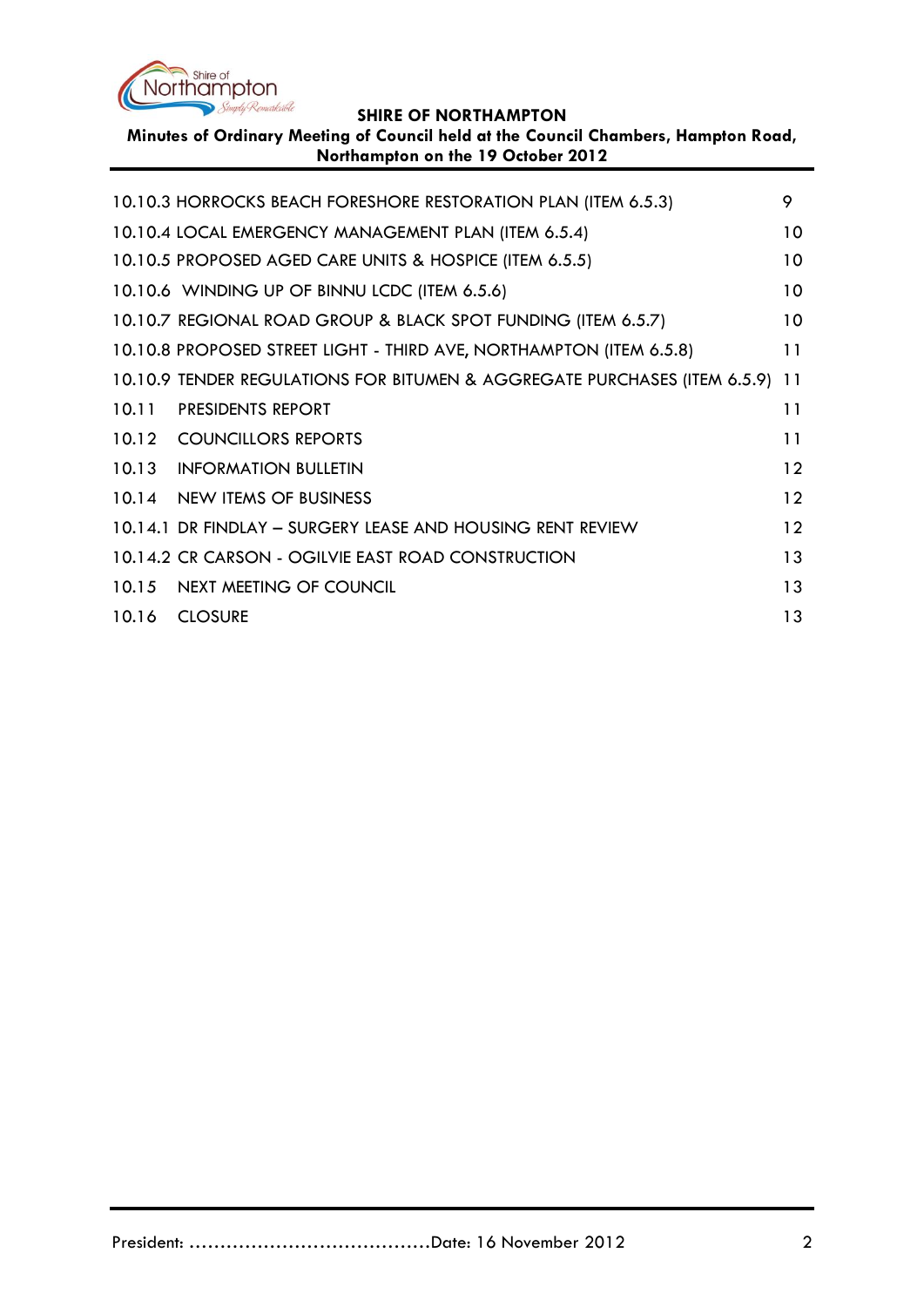

**Minutes of Ordinary Meeting of Council held at the Council Chambers, Hampton Road, Northampton on the 19 October 2012**

## **10.1 OPENING**

The President thanked all members present for their attendance, welcomed all Councillors and declared the meeting open at 1.00pm.

## <span id="page-2-0"></span>**10.2 PRESENT**

| Cr G Wilson                                                         | President                       | Northampton Ward |  |
|---------------------------------------------------------------------|---------------------------------|------------------|--|
| Cr B Cripps                                                         |                                 | Northampton Ward |  |
| Cr T Carson                                                         |                                 | Northampton Ward |  |
| Cr C Simkin                                                         |                                 | Northampton Ward |  |
| Cr S Stock-Standen                                                  |                                 | Northampton Ward |  |
| Cr P Gliddon                                                        |                                 | Kalbarri Ward    |  |
| Cr S Penn                                                           |                                 | Kalbarri Ward    |  |
| Cr J Booth                                                          |                                 | Kalbarri Ward    |  |
| Mr Garry Keeffe                                                     | <b>Chief Executive Officer</b>  |                  |  |
| Mr Neil Broadhurst<br><b>Manager Works &amp; Technical Services</b> |                                 |                  |  |
| <b>Mrs Hayley Williams</b>                                          | <b>Principal Planner</b>        |                  |  |
| Mr Glenn Bangay                                                     | Principal EHO/Building Surveyor |                  |  |

<span id="page-2-1"></span>**10.2.1 LEAVE OF ABSENCE**

Nil

## <span id="page-2-2"></span>**10.2.2 APOLOGIES**

Cr L Parker **Deputy President** Kalbarri Ward

## <span id="page-2-3"></span>**10.3 QUESTION TIME**

There were no members of the public present therefore no questions were put to Council.

## <span id="page-2-5"></span><span id="page-2-4"></span>**10.4 CONFIRMATION OF MINUTES**

10.4.1 CONFIRMATION OF MINUTES - ORDINARY COUNCIL MEETING 19th SEPTEMBER 2012

Moved Cr CRIPPS, seconded Cr CARSON

That the minutes of the Ordinary Meeting of Council held on the 19th September 2012 be confirmed as a true and correct record, subject to the following amendment:

Minute 9.9.3 – date be amended from 31 August 2013 to 31 August 2012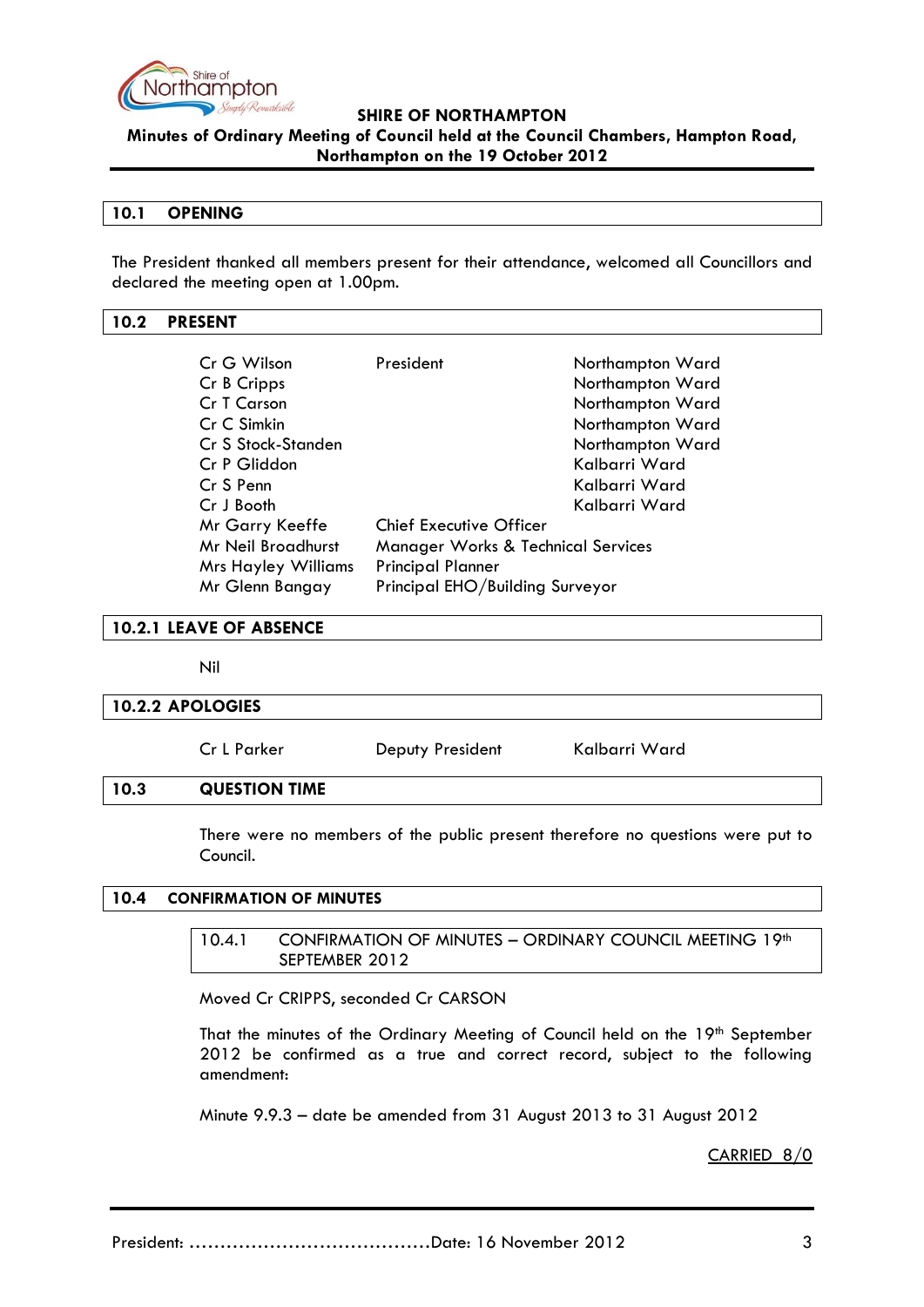

# **Minutes of Ordinary Meeting of Council held at the Council Chambers, Hampton Road, Northampton on the 19 October 2012**

10.4.1.1 BUSINESS ARISING FROM MINUTES

10.4.1.2 MINUTE 9.10.3 - INVASIVE SPECIES PLANT STEERING GROUP

Cr Carson advised the meeting that the Shire of Chapman Valley were primarily seeking support for the establishment of the committee and were seeking a representative from this Council, however the Northern Agricultural Group have now nominated a representative so no further action is required by Council.

Cr Carson also advised of the local Northampton Feral Eradication Group who are also involved in the steering group.

## **10.5 RECEIVAL OF MINUTES**

Nil

## **10.6 WORKS REPORT**

|  | 10.6.1 | MAINTENANCE WORKS/PROGRAMMED WORKS (ITEM 6.1.1) |  |  |  |
|--|--------|-------------------------------------------------|--|--|--|
|--|--------|-------------------------------------------------|--|--|--|

Noted

| 10.6.2 | KALBARRI DEVELOPMENT ASSOCIATION – RELOCATION OF |
|--------|--------------------------------------------------|
|        | TRANSWA BUS BAY (ITEM 6.1.2)                     |

Noted

| 10.6.3 | REQUEST FOR QUOTE (RFQ) - ANNUAL SUPPLY OF BITUMEN (ITEM |
|--------|----------------------------------------------------------|
|        | 6.1.3)                                                   |

Moved Cr CRIPPS, seconded Cr STOCK-STANDEN

That the Request for Quote (RFQ) (Supply, Spray Bituminous Products) submitted by RNR Contracting Pty Ltd for the annual supply of road bitumen be accepted.

CARRIED 8/0

| 10.6.4 | REQUEST FOR QUOTE (RFQ) - ANNUAL SUPPLY OF AGGREGATE |
|--------|------------------------------------------------------|
|        | (ITER 6.1.4)                                         |

Moved Cr CRIPPS, seconded Cr STOCK-STANDEN

That the Request for Quote (RFQ) (Supply and Deliver Sealing Aggregates) submitted by Holcim Australia Pty Ltd for the annual supply of road aggregate be accepted.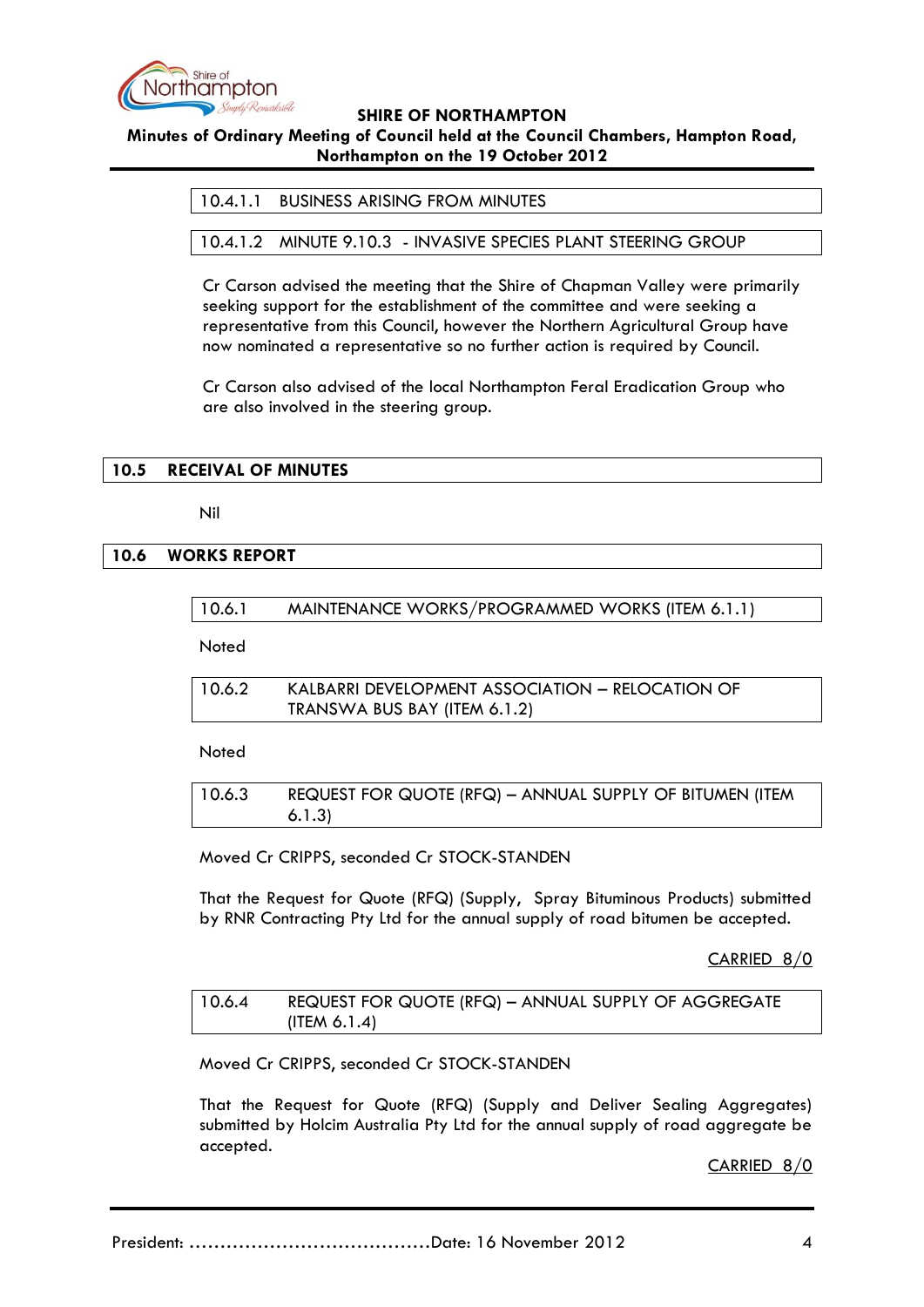

# **SHIRE OF NORTHAMPTON Minutes of Ordinary Meeting of Council held at the Council Chambers, Hampton Road, Northampton on the 19 October 2012**

Mr Broadhurst left the meeting at 1.15pm.

# **10.7 HEALTH/BUILDING REPORT**

10.7.1 BUILDING STATISTICS (ITEM 6.2.1)

Noted.

10.7.2 BUILDING MAINTENANCE SCHEDULE (ITEM 6.2.2)

Noted.

## **10.8 TOWN PLANNING REPORT**

10.8.1 REVIEW OF LOCAL PLANNING POLICY – COMMERCIAL RECREATIONAL TOURISM ACTIVITY ON CROWN RESERVES (ITEM 6.3.1)

Moved Cr STOCK-STANDEN, seconded Cr PENN

That Council, pursuant to clause 2.4 of Local Planning Scheme No. 10 and clause 8.9 of Town Planning Scheme No. 9, adopt the modified "Commercial Recreational Tourism Activity on Crown Reserves" Local Planning Policy (attached to Item 6.3.1 of the October 2012 Town Planning Report) for the purposes of advertising.

CARRIED 8/0

Cr Gordon Wilson declared an interest in the next item as the applicant is his sons step son and there fore may incur a financial gain or loss from Councils decision and left the meeting at 1.20pm.

As the Deputy President was absent from the meeting the CEO called for nominations for the election of Chairperson to deal with this item.

Cr Stock-Standen elected Cr Gliddon who was duly elected and took the chair

10.8.2 SINGLE DWELLING & RETAINING WALL – LOT 217 (NO. 35) STOKES STREET, HORROCKS (ITEM 6.3.2)

That Council grant Planning Approval to the Single Dwelling and Retaining Wall on Lot 217 (No. 35) Stokes Street, Horrocks subject to the following conditions: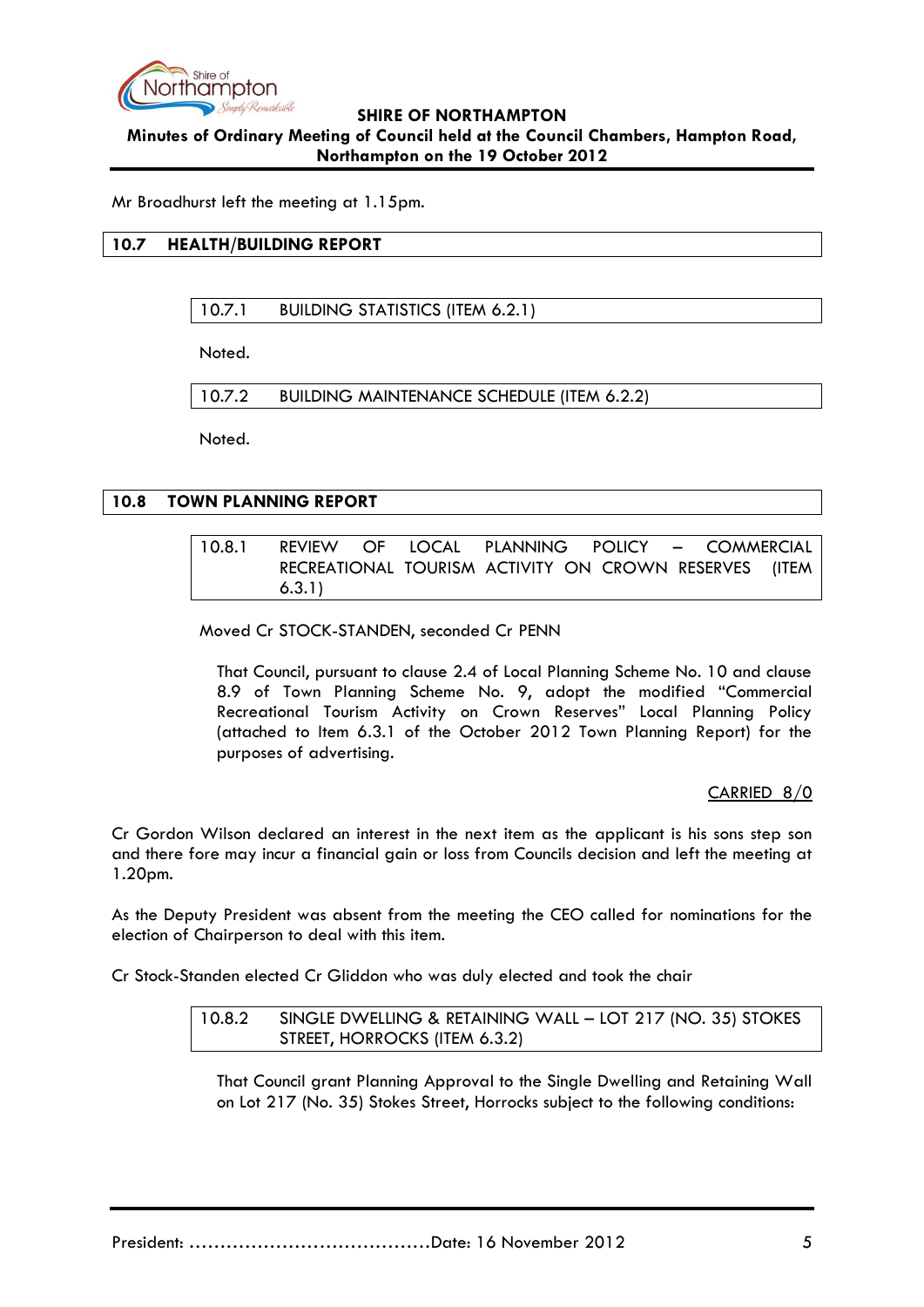

**Minutes of Ordinary Meeting of Council held at the Council Chambers, Hampton Road, Northampton on the 19 October 2012**

- 1. Development shall be in accordance with the attached approved plan(s) dated 19 October, 2012 and subject to any modifications required as a consequence of any condition(s) of this approval. The endorsed plan(s) shall not be modified or altered without the prior written approval of the local government;
- 2. If the development/use the subject of this approval is not substantially completed within a period of 2 years after the date of the determination the approval shall lapse and be of no further effect;
- 3. A building permit shall be issued by the local government prior to the commencement of any work on the site;
- 4. All stormwater is to be disposed of onsite to the approval of the local government;
- 5. Installation of crossing place/s to the standards and specifications of the local government;
- 6. Access and car parking area to be paved, drained and thereafter maintained to the approval of the local government;
- 7. Any soils disturbed or deposited on site and on Lot 216 by the Applicant shall be stabilised to the approval of the local government; and;
- 8. In the case of a parapet wall on the property boundary, the finish of the parapet wall on the neighbour's side is to be of an equivalent standard to the rest of the development, and in the case of a rendered parapet wall, the owner is to give the neighbouring owner three weeks' written notice allowing the neighbouring owner an opportunity to nominate a paint colour to be applied on the neighbour's side. If the neighbouring owner desires and authorises the developing owner or developing owner's painter to come onto the neighbouring property to paint the parapet, then the owner is responsible to ensure that that occurs, and unless, on the application of the developing owner, the local government rules that the neighbouring owner's choice of paint is unreasonable or inappropriate, the developing owner is responsible to ensure that the choice of paint is applied. This condition is subject to contrary private contractual arrangements between the developing owner and the neighbouring owner; and
- 9. In the case of the retaining wall on the property boundary, the finish of the retaining wall on the affected adjoining landowner's side is to be finished to a forked/pointed standard to the approval of the Local Government.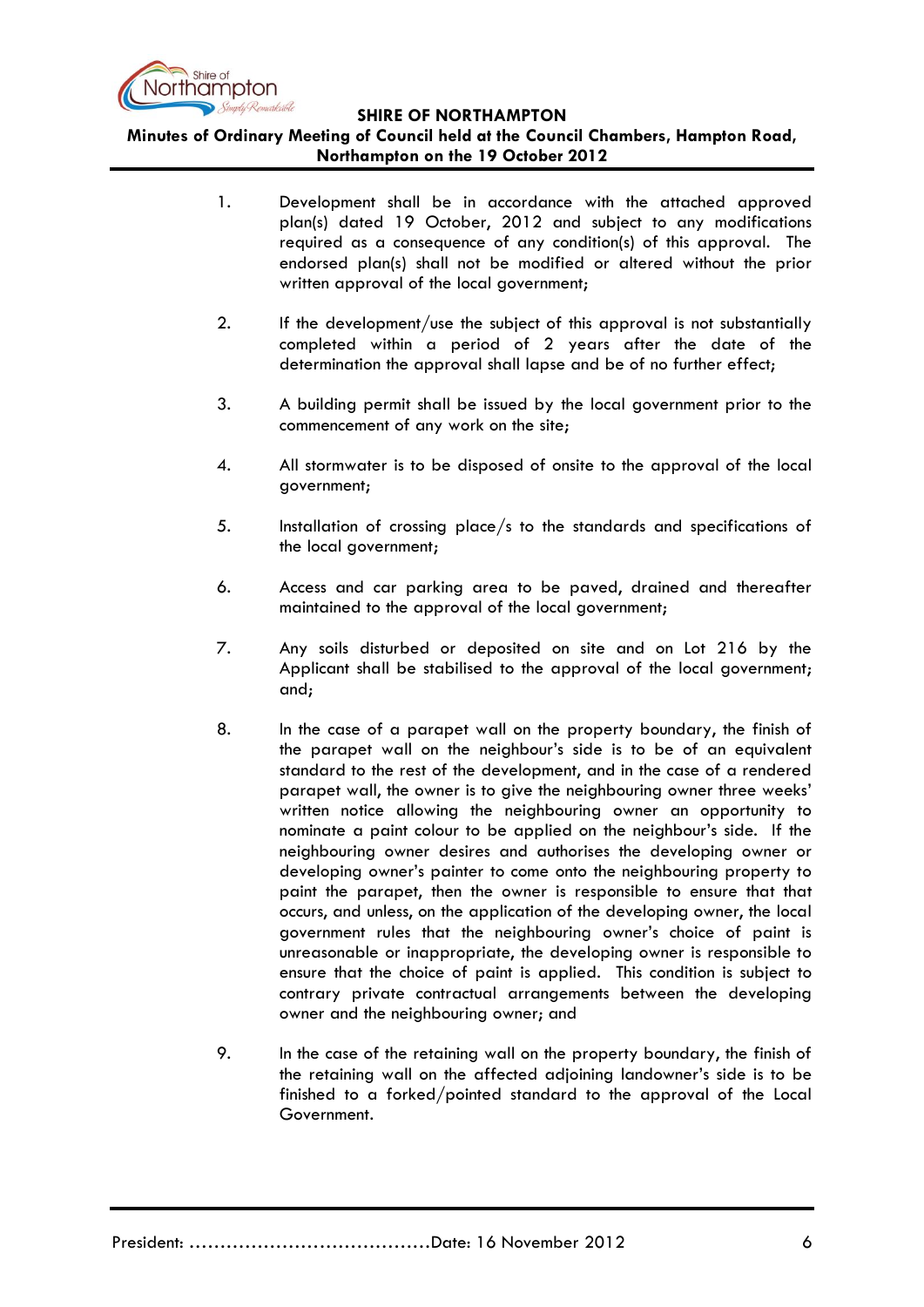

## **Minutes of Ordinary Meeting of Council held at the Council Chambers, Hampton Road, Northampton on the 19 October 2012**

## Advice Note

- Note 1: Where an approval has lapsed, no development/use shall be carried out without the further approval of the local government having first been sought and obtained.
- Note 2: If an applicant is aggrieved by this determination there is a right (pursuant to the Planning and Development Act 2005) to have the decision reviewed by the State Administrative Tribunal. Such application must be made within 28 days from the date of this notice.

CARRIED 7/0

Cr Wilson re-entered the meeting at 1.25pm and resumed the chair.

10.8.3 INFORMATION ITEM – SCHEME AMENDMENT NO. 10 TOWN PLANNING SCHEME NO. 9 - KALBARRI (ITEM 6.3.3)

Noted.

10.8.4 SUMMARY OF PLANNING INFORMATION ITEMS (ITEM 6.3.4)

Noted.

# 10.8.5 RENEWAL OF AGREEMENT – HORSE RIDING TOURS, KALBARRI (ITEM 6.3.5)

Moved Cr STOCK-STANDEN, seconded Cr PENN

That Council:

- 1. Dismiss one (1) objection raised regarding the operation of the horse tours over portion of UCL as the licence area has been amended to remove the UCL;
- 2. Grant Planning Approval for an experiential use (horse tours) over Lots 3034 and 11493, Reserves 12996 and 26591, Ajana – Kalbarri Road, Kalbarri subject to the following conditions;
	- a. This Planning Approval is an approval for the proposed use for the purposes of the Shire of Northampton's *Town Planning Scheme No. 9 – Kalbarri* and the *Planning and Development Act* (2005) only and does not constitute and approval of the proposed use by the Shire in its capacity as management body of the reserve within which the use is proposed to be located;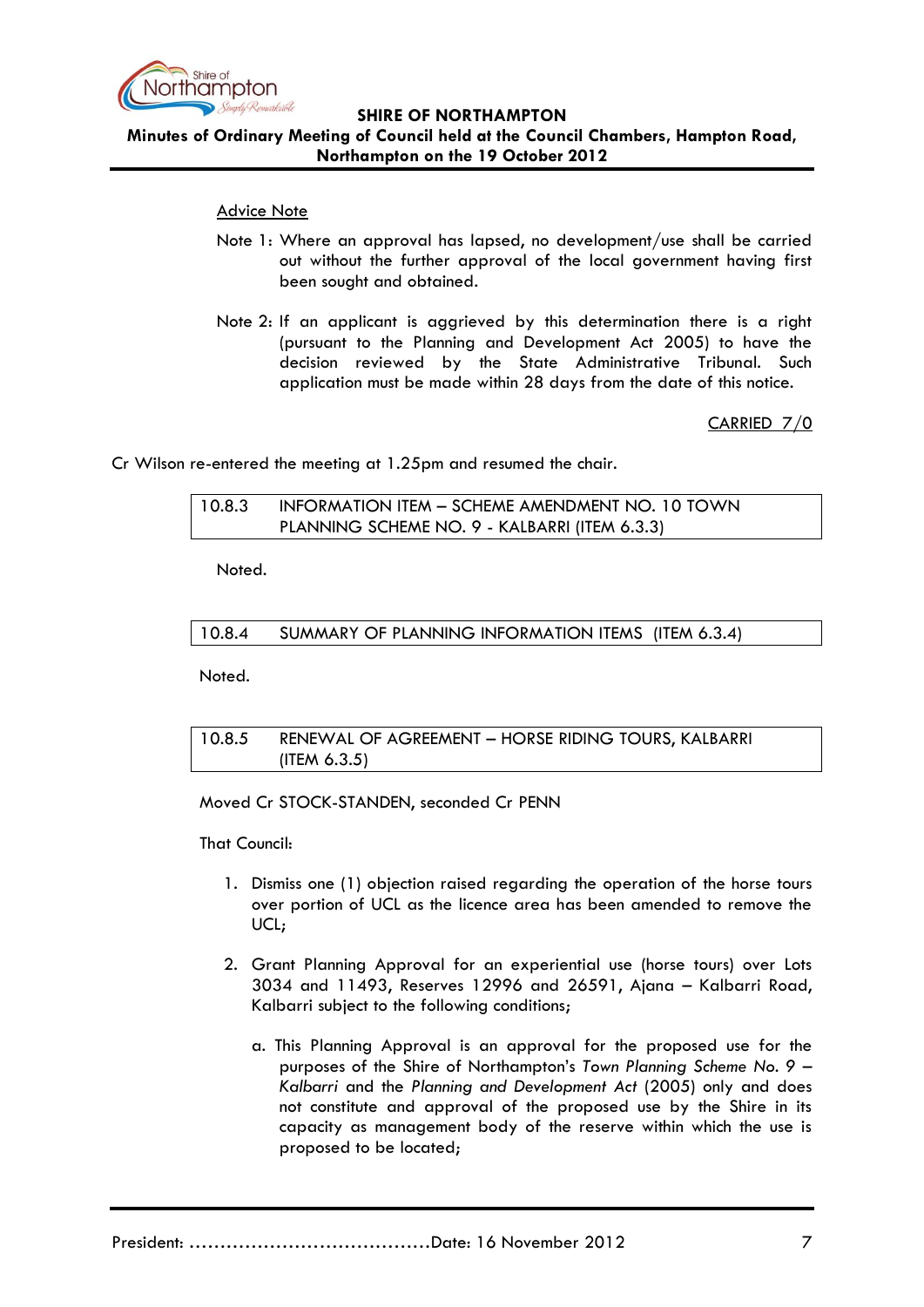

**Minutes of Ordinary Meeting of Council held at the Council Chambers, Hampton Road, Northampton on the 19 October 2012**

b. This Planning Approval is subject to;

- i In-principle approval of the Shire in its capacity as management body of the reserve within which the proposed use is to be located;
- ii Approval of the Minister of Lands in accordance with the provisions of the *Land Administration Act* (1997); and
- III A licence agreement being entered into by the applicant and the Shire in accordance with Council's *Local Planning Policy – Commercial Recreational Tourism Activity on Crown Reserves; and*
- c. This Planning Approval shall remain valid whilst the licence agreement referred to in Condition (b)(3) remains current and valid, and on the expiration or in the termination of such licence agreement, this Planning Approval shall cease to be valid; and
- 3. Authorise delegation to the Chief Executive Officer and Principal Planner for preparation and execution of the agreement with any disputes to be referred back to Council for final determination.

## Advice Notes:

- 1. The Applicant is advised that it is not the responsibility of the local government to ensure that all correct approvals are in place and that all conditions contained within said approvals are upheld during the operations of the business;
- 2. The Applicant is advised of their obligation to comply with the Aboriginal Heritage Act.

CARRIED 8/0

Mrs Hayley Williams left the meeting at 1.38pm

## **10.9 FINANCE REPORT**

# 10.9.1 ACCOUNTS FOR PAYMENT (ITEM 6.4.1)

Moved Cr PENN, seconded Cr CARSON

That Municipal Fund Cheques 19457 to 19484 inclusive, totalling \$80,280.60, Municipal EFT payments numbered EFT10433 to EFT10519 inclusive totalling \$622,818.19, Direct Debit payments GJ03-03 to GJ032-06 totalling \$3,319.89, Trust Fund Cheque 1877 inclusive, totalling \$220.00, be passed for payment and the items therein be declared authorised expenditure.

## CARRIED BY AN ABSOLUTE MAJORITY 8/0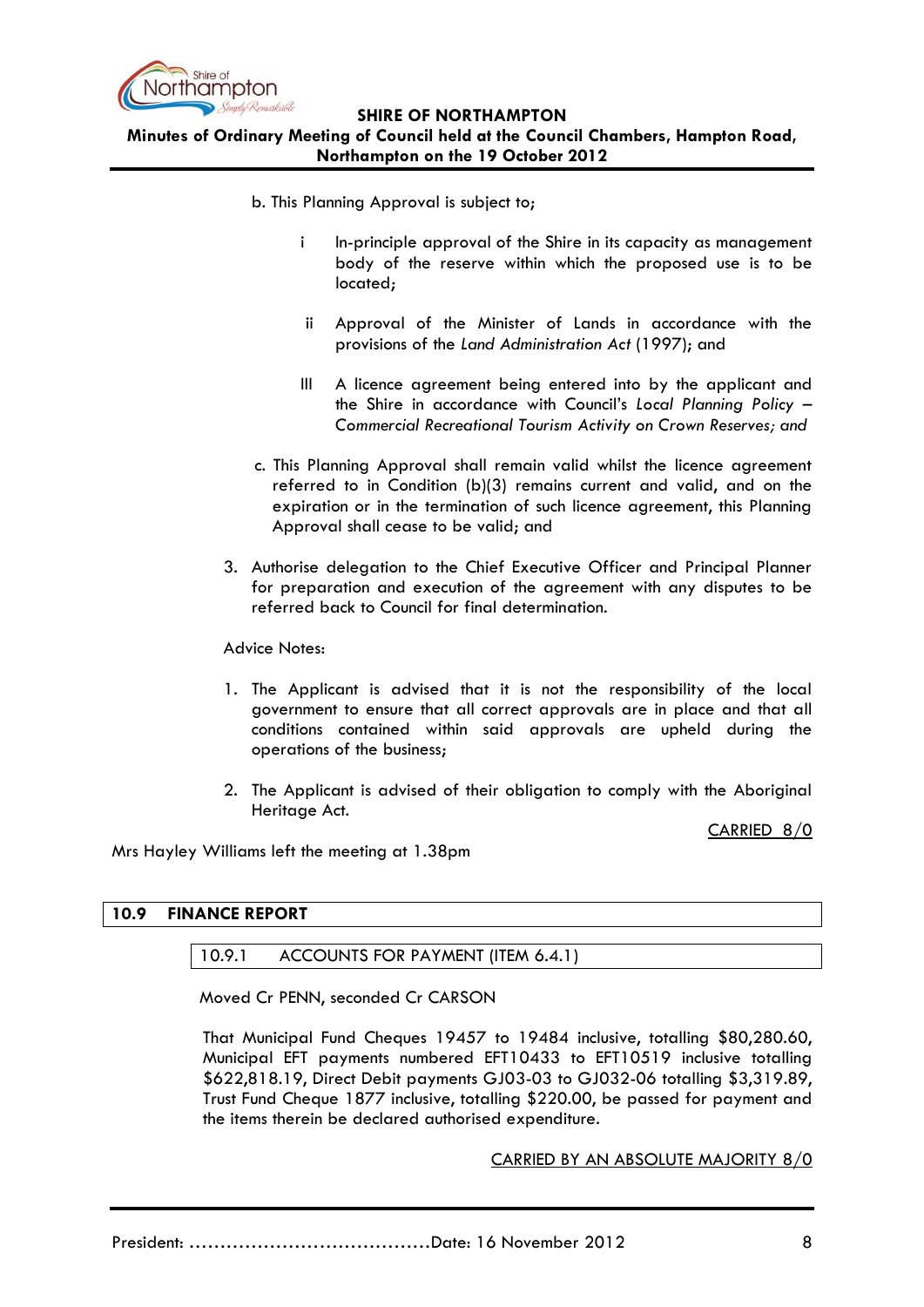

# **Minutes of Ordinary Meeting of Council held at the Council Chambers, Hampton Road, Northampton on the 19 October 2012**

10.9.2 MONTHLY FINANCIAL STATEMENTS (ITEM 6.4.2)

Moved Cr STOCK-STANDEN, seconded Cr SIMKIN

That Council adopts the Monthly Financial Report for the period ending 30 September 2012 and notes any material variances greater than \$5,000.

CARRIED 8/0

# **10.10 ADMINISTRATION & CORPORATE REPORT**

## 10.10.1 NAMING OF NORTHAMPTON OVAL (ITEM 6.5.1)

Moved Cr STOCK-STANDEN, seconded Cr CARSON

That Council approves the naming of the Northampton Oval the "Purcher International Oval" for all future football seasons in recognition of the 40 years of sponsorship provided by the company to the Northampton Football Club and other community groups.

CARRIED 8/0

10.10.2 KALBARRI FORESHORE PARKLAND REDEVELOPMENT PLAN COMMITTEE (ITEM 6.5.2)

Moved Cr PENN, seconded Cr SIMKIN

That Council appoints Cr's Booth and Stock-Standen to the Kalbarri Foreshore Parkland Redevelopment Community Committee.

CARRIED 8/0

## 10.10.3 HORROCKS BEACH FORESHORE RESTORATION PLAN (ITEM 6.5.3)

Moved Cr BOOTH, seconded Cr CARSON

That Council approves the final plan of the Horrocks Beach Foreshore Restoration Plan as presented.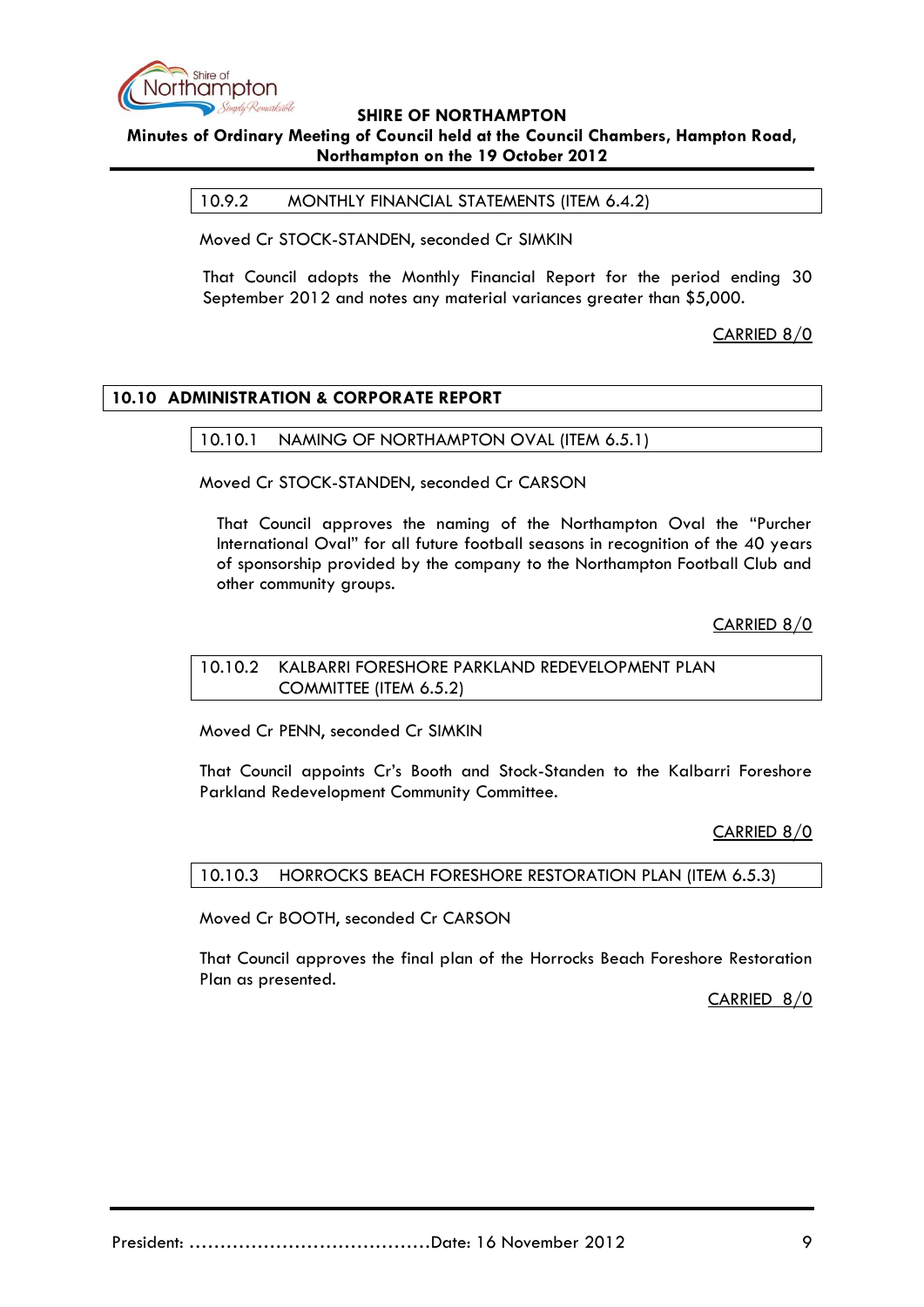

# **Minutes of Ordinary Meeting of Council held at the Council Chambers, Hampton Road, Northampton on the 19 October 2012**

10.10.4 LOCAL EMERGENCY MANAGEMENT ARRANGEMENTS (ITEM 6.5.4)

Moved Cr GLIDDON, seconded Cr SIMKIN

That Council formally adopts the revised Northampton Local Emergency Management Arrangements and the Kalbarri Local Emergency Management Arrangements as presented.

CARRIED 8/0

#### 10.10.5 PROPOSED AGED CARE UNITS & HOSPICE (ITEM 6.5.5)

Moved Cr STOCK-STANDEN, seconded Cr PENN

That Council invite the new group to be formed by Elizabeth Pettit to assist the Council in the development of aged residential and care facilities within the Shire.

CARRIED 8/0

10.10.6 WINDING UP – BINNU LAND CONSERVATION DISTRICT COMMITTEE (ITEM 6.5.6)

Moved Cr SIMKIN, seconded Cr CARSON

That Council supports the winding up of the Binnu Land Conservation District Committee.

CARRIED 8/0

# 10.10.7 REGIONAL ROAD GROUP & BLACK SPOT FUNDING (ITEM 6.5.7)

Moved Cr CRIPPS, seconded Cr BOOTH

That Council makes provision in the 2013/14 Budget the following:

- 1. A provision of \$5,740 for the Nabawa Road project.
- 2. A provision of \$45,300 for the Ajana/Kalbarri Road project.
- 3. A provision of \$30,317 for the George Grey Drive Road project.
- 4. Allocate \$198,334 of its 2013/2014 Roads to Recovery funding towards the Grey Street Black Spot Funding project.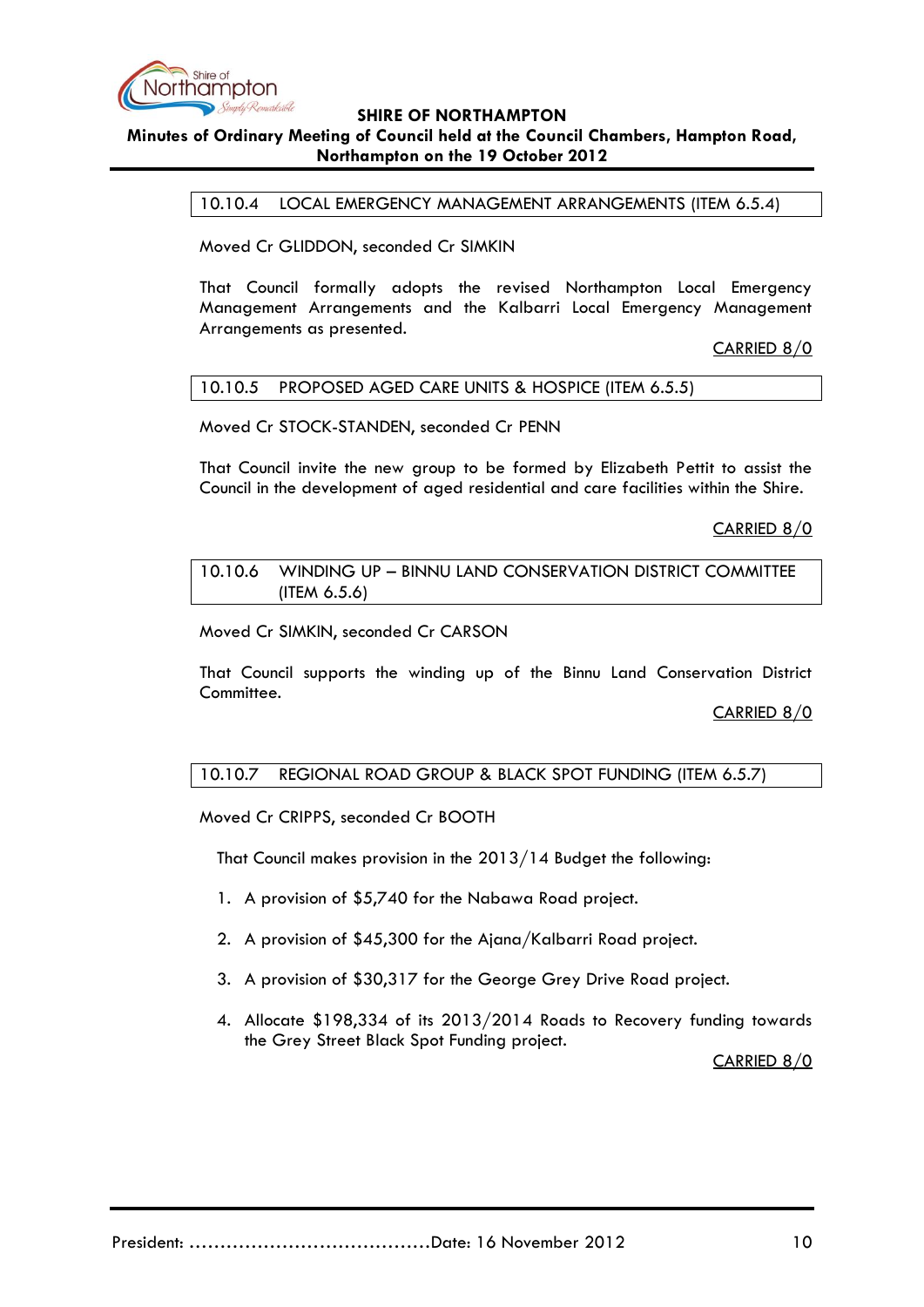

# **Minutes of Ordinary Meeting of Council held at the Council Chambers, Hampton Road, Northampton on the 19 October 2012**

10.10.8 PROPOSED STREET LIGHT – THIRD AVENUE, NORTHAMPTON (ITEM 6.5.8)

Moved Cr CRIPPS, seconded Cr PENN

That Council list this item for further consideration in the 2013/2014 Budget.

CARRIED 8/0

10.10.9 TENDER LEGISLATION FOR BITUMEN AND AGGREGATE PURCHASES (ITEM 6.5.9)

Moved Cr PENN, seconded Cr CRIPPS

That due to the difficulty in securing bitumen products, which also affects delivery of road aggregate, that Council seek the support of the Northern Zone of the WA Local Government Association to request the Minister for Local Government through WALGA to amend the Local Government Tender Regulations exempting the purchase of bitumen products and road aggregate from the tender regulations to provide flexibility to local government on road projects.

CARRIED 8/0

## **10.11 PRESIDENTS REPORT**

Cr Wilson had no items to report on.

## **10.12 COUNCILLORS REPORT**

## 10.12.1 CR BOOTH

Since the last Council meeting Cr Booth reported on her attendance (on invite) to the Kalbarri Sport and Recreation Club meeting where they provided details on their proposed tennis and netball court relocation and possible future indoor facilities.

## 10.12.2 CR PENN

Since the last Council meeting Cr Penn reported on her attendance to several Kalbarri Visitors Centre meetings. The KVC have recently engaged a book keeper to keep control of al their financial recording.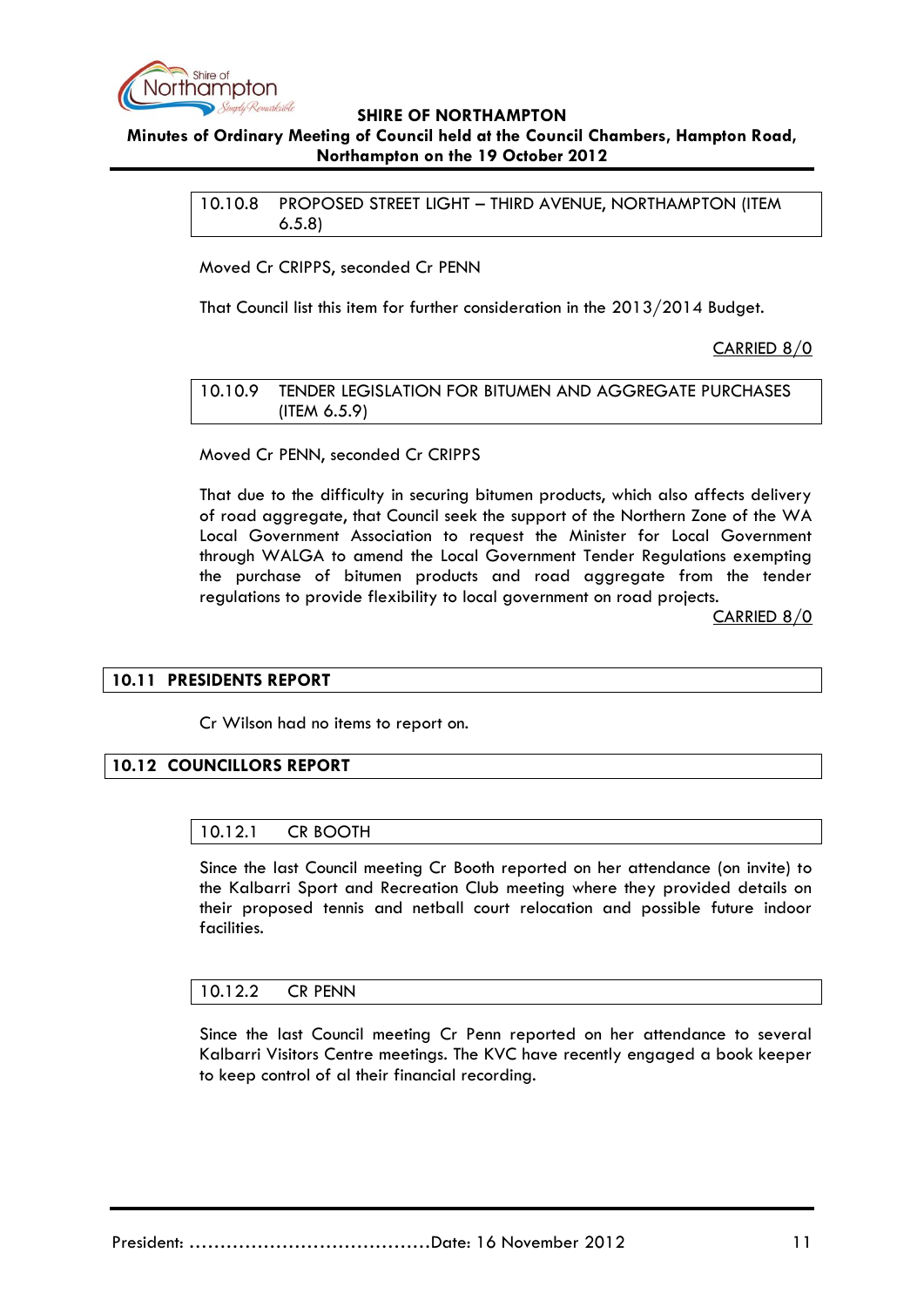

# **Minutes of Ordinary Meeting of Council held at the Council Chambers, Hampton Road, Northampton on the 19 October 2012**

## 10.12.3 CR SIMKIN

Since the last Council meeting Cr Simkin reported on his attendance to a recent Northampton Community Centre meeting. The Sports Administrator has resigned and advertising to replace this person has been undertaken.

## 10.12.4 CR GLIDDON

Since the last Council meeting Cr Gliddon reported on her attendance to a Medical Local Group which is a federal government initiative. Basically they are identifying what medical services there are in rural areas and identify the gaps of such services.

# **10.13 INFORMATION BULLETIN**

Noted.

## **10.14 NEW ITEMS OF BUSINESS**

## 10.14.1 DR FINDLAY – LEASE & RENT REVIEW REQUEST

Prior to the Council meeting a presentation was made by Dr Findlay where he outlined the difficulty in sustaining his Northampton and Kalbarri practices due to high employment costs for doctors and requested Council to re-consider the charges for surgery rents and the rents on the two Council residences provided for doctors.

Moved Cr STOCK–STANDEN, seconded Cr BOOTH

That:

- 1. Council offer to Dr Findlay to write off the current debt for surgery leases and housing rents totalling \$36,743.28 for 2012/13 however refuse removal charges to remain and are payable.
- 2. The charging of surgery and housing rents be reviewed for the 2013/14 Budget and prior to this consideration that Dr Findlay in April 2013 be requested to provide details of future support to assist in the 2013/14 Budget process.

## CARRIED BY AN ABSOLUTE MAJORITY 8/0